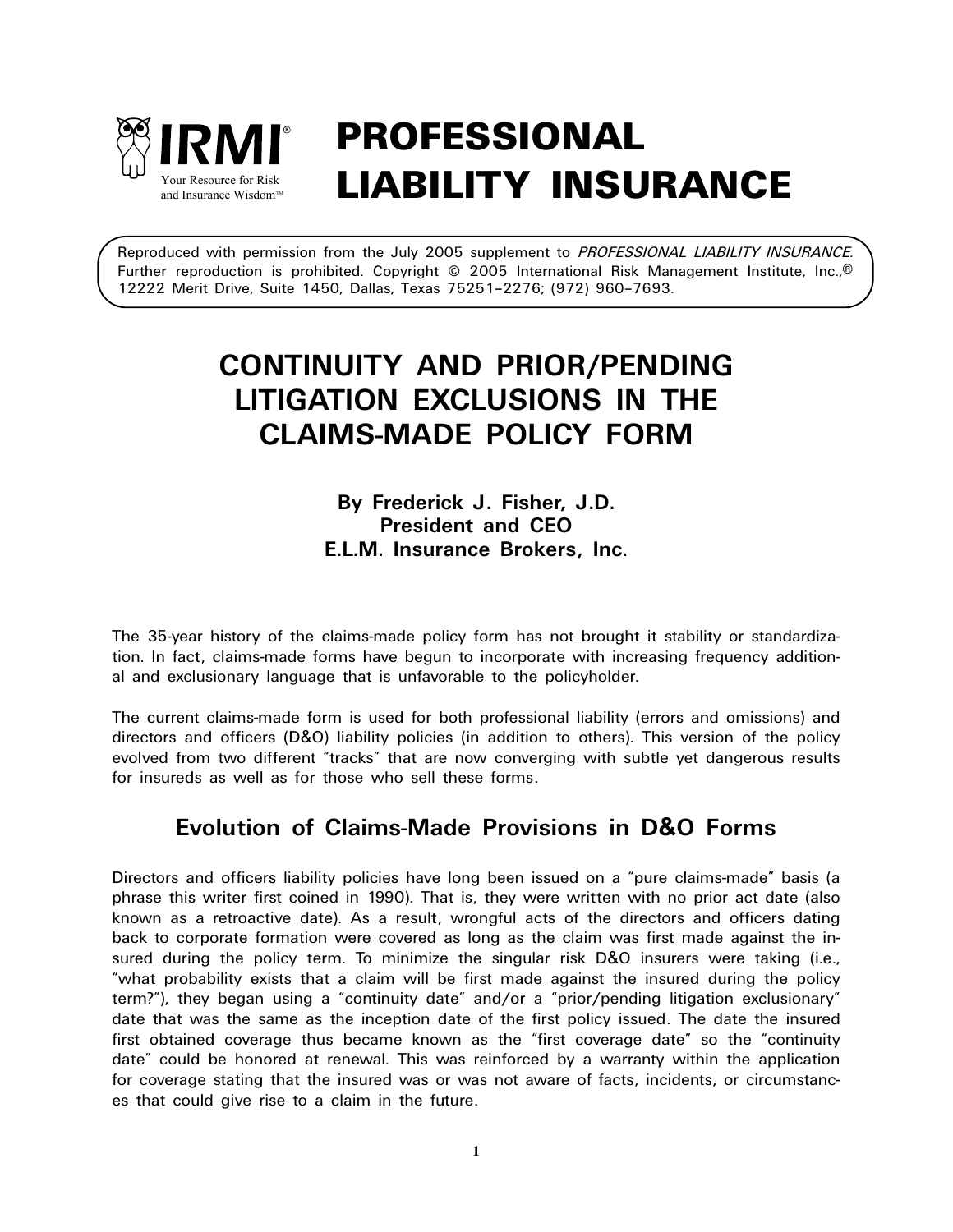Renewal applications did not contain such warranties so as not to "break the chain of continuity," even after several years. The continuity date would often be "backdated" to the "first coverage date." Given policy language changes requiring claims be reported to the insurer during the policy term, one does have trouble reconciling the lack of a warranty statement on renewal with the requirement that claims be reported during the policy term. Solving the problem that arises if a known claim is "reported" after renewal with the chain of continuity dating back to the original application of years ago is also a problem. Worse, perhaps, was if the insured elected to move to another insurer that was willing to accept a renewal application without warranties so as not to break the chain of continuity. Simply stated, this appears absurd, given that many such policies do not define the term "continuity date" other than being the "continuity date" that appears on the declarations page!

# **The Continuity Date**

There are numerous D&O policy forms for the privately held for-profit corporation. These policies make reference to a "continuity date," yet the definitions section of the policy form simply defines this date as "the date specified in Item XXX of the declarations page." Without further clarification, what does that mean? And how can the chain of continuity be broken when one does not define what is meant by "continuity date" in the first place? Why would an underwriter not want new warranties every year when the policy requires claims be reported during the policy term or automatic extended reporting period (often 30 to 60 days depending on insurer)?

Only one policy found actually defines "continuity." It is quoted in Figure 1.

That is an understandable intent given these policies are often issued covering "wrongful acts" dating back to corporate or entity formation.

# **Application to Professional Liability and Convergence of the Continuity Date Concept**

Now, however, we are seeing a new twist in professional liability terms and conditions. It takes the form of a prior and pending litigation exclusion that applies beginning on the inception date of the policy even where the insured has maintained prior and continuous coverage with one or more other insurers. The prior/pending concept originated with the D&O market, where—unlike the errors and omissions (E&O) market—full prior acts coverage beginning on the date of corporate formation was and is the norm. Yet this concept differs dramatically from professional liability policies. Since 1976, these policies have required evidence of prior coverage in order to obtain coverage for "wrongful acts" that took place prior to the inception date of the new policy. The "first coverage date" in professional liability policies became synonymous with the "prior act date," i.e., the date of the wrongful act. However, in D&O policies, the "first coverage date" is used for the prior and pending/continuity date, which refers to a different matter, i.e., the date a suit is filed. It therefore seems inconsistent to use a prior/pending litigation exclusion in E&O forms since the history and approach to prior acts and "first coverage date(s)" were so different between D&O and E&O policy forms.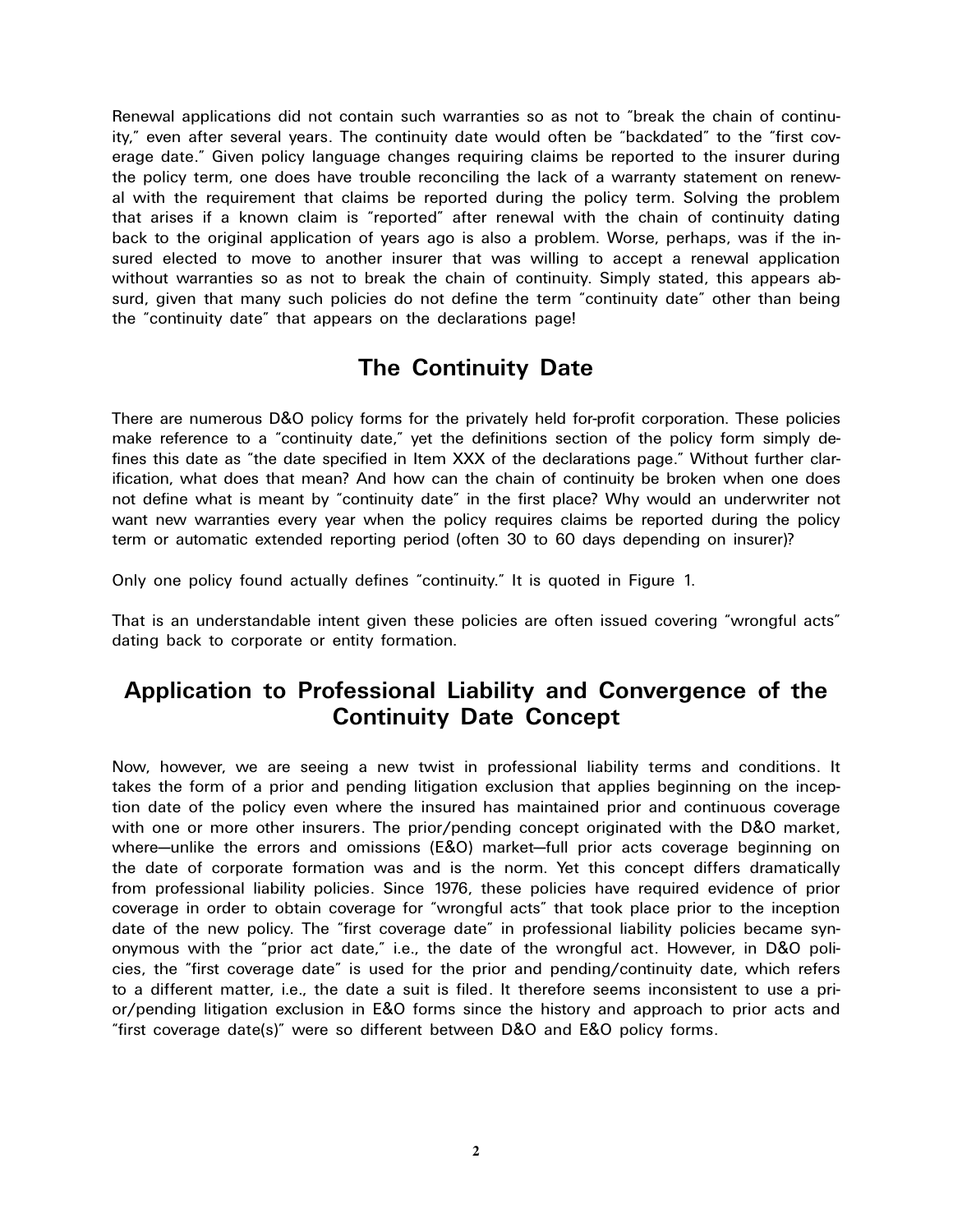### **FIGURE 1 "CONTINUITY" DEFINITION**

The following appears in the "Exclusions" section of the policy (emphasis added).

#### **4. EXCLUSIONS**

The Insurer shall not be liable to make any payment for Loss in connection with any Claim made against an Insured:

…

**(c)** alleging, arising out of, based upon or attributable to as of the **Continuity Date,** any pending or prior: (1) litigation; or (2) administrative or regulatory proceeding or investigation of which an Insured had notice, or alleging any Wrongful Act which is the same or Related Wrongful Act to that alleged in such pending or prior litigation or administrative or regulatory proceeding or investigation; …

The following appears in the "Definitions" section of the policy (emphasis added).

**(d)** "**Continuity Date**" means the date set forth in Item 6 of the Declarations with respect to each coverage.

Source: AIG Insurance Company, Private Collection policy, 76174 (6/00)

# **The Prior/Pending Date Dilemma**

The usage of a prior and pending litigation exclusionary date that is the same as the inception date of an E&O policy is creating a serious, and perhaps unintended, coverage gap. This is very subtle. More and more insurers are using this exclusion when quoting and insuring professional liability/E&O liability policies as if the "first coverage date" should be used when it is the "first coverage date" for that insurer even though an earlier "prior act date" is being honored. These insureds have not seen full prior acts coverage from date of entity formation since the mid-1970s when retroactive dates (or prior act dates) became the norm. The rationale for using one in the D&O form does not seem to justify using one in professional liability policies. The purpose of the "retro date" exclusion was and is to exclude from coverage any claim arising from a wrongful act prior to the "retro date." It was justified as a reward for the insured who bought coverage year after year and as a penalty for those that did not.

Worse, some insurers may write a policy with the retroactive date disclosed, while others may refer to an endorsement with an absolute exclusion "buried" in what at first blush looks like a coverage enhancement endorsement. Yet the inception date of the exclusion remains undisclosed. This is an evolutionary step in the development of the claims-made form that is potentially fraught with peril for both the insurer and the insurance industry.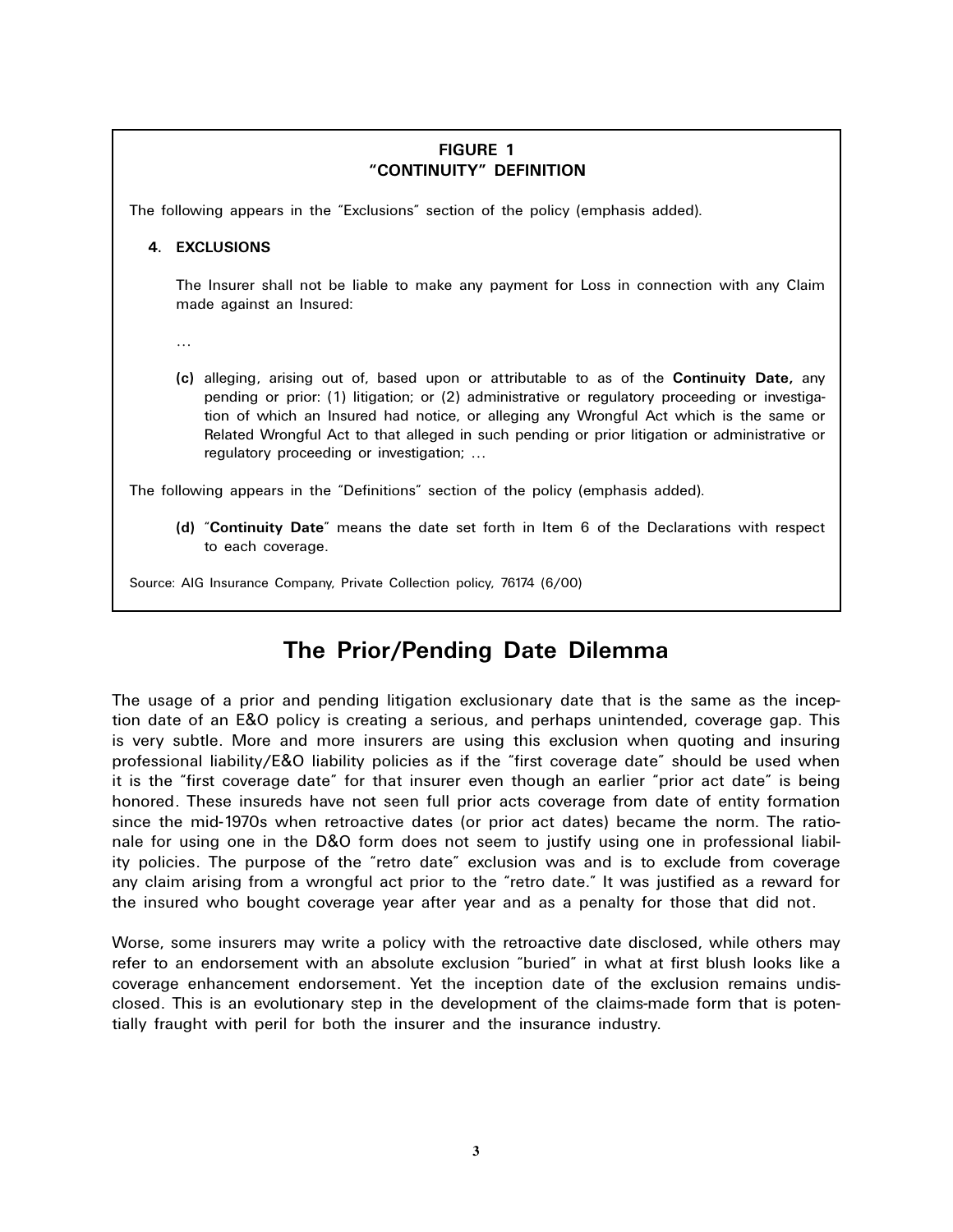# **New Coverage Trigger Requirements**

Given this new trend, determining exactly what losses a claims-made policy will respond to has become a minefield for the unwary and uninformed.

With the inclusion of prior and pending litigation exclusions (also known as P/P dates), there are now four potential conditions to trigger the claims-made provision of any policy.

- 1. The claim must be first made against the insured during the policy term (an act by the claimant against the insured).
- 2. The wrongful act must take place subsequent to any retro/prior act date (action by the insured causing injury to the claimant).
- 3. The claim must be reported to the insurer during the policy term or any automatic extended reporting period (a necessary item created after the insurance industry recognized the need to deal with claims that were reported late, although in good faith).
- 4. Prior/Pending inception date. This requires that if the claim was first made against the insured on the date a lawsuit was served (and the insured had no prior inkling that anything was awry), that lawsuit must be filed after the prior/pending date. If that date is the inception date of the policy, even with prior and continuous coverage, as well as a retroactive date of 10 years ago, there is a potential gap in coverage. This is because the prior/pending exclusionary date is absolute and does not require that the insured have actual knowledge of the suit prior to inception of the policy.

# **An Example**

ABC Company has coverage effective January 1, 2004, and a retroactive date of January 1, 1994, but moved to a new insurer on January 1, 2004, with a prior/pending date of inception (January 1, 2004).

A suit is filed December 1, 2003, but not served until January 10, 2004. The insured had no knowledge of any error nor had the claimant or his attorney made a prior written or oral demand. In effect, a "blind" lawsuit had been filed against the insured.

There is no coverage with the new insurer due to the absolute nature of the prior/pending exclusion, thus creating a gap in coverage that is *not* supposed to happen when an insured has maintained continuous coverage for a decade!

Nor is there coverage with the insured's prior insurer (i.e., prior to January 1, 2004), even if the lawsuit is reported to the prior insurer during their 30/60-day automatic reporting tail. This is because the claim was not first made during the policy term since "claim" is often defined as a "written demand for money or services received by the insured prior to policy expiration."

To prevent a gap of this kind, an insured could ask his corporate counsel to use the Lexis/ Nexis system to do a last-minute courthouse check, just prior to expiration of the current policy. Unfortunately, such searches are not always accurate because some counties are days or even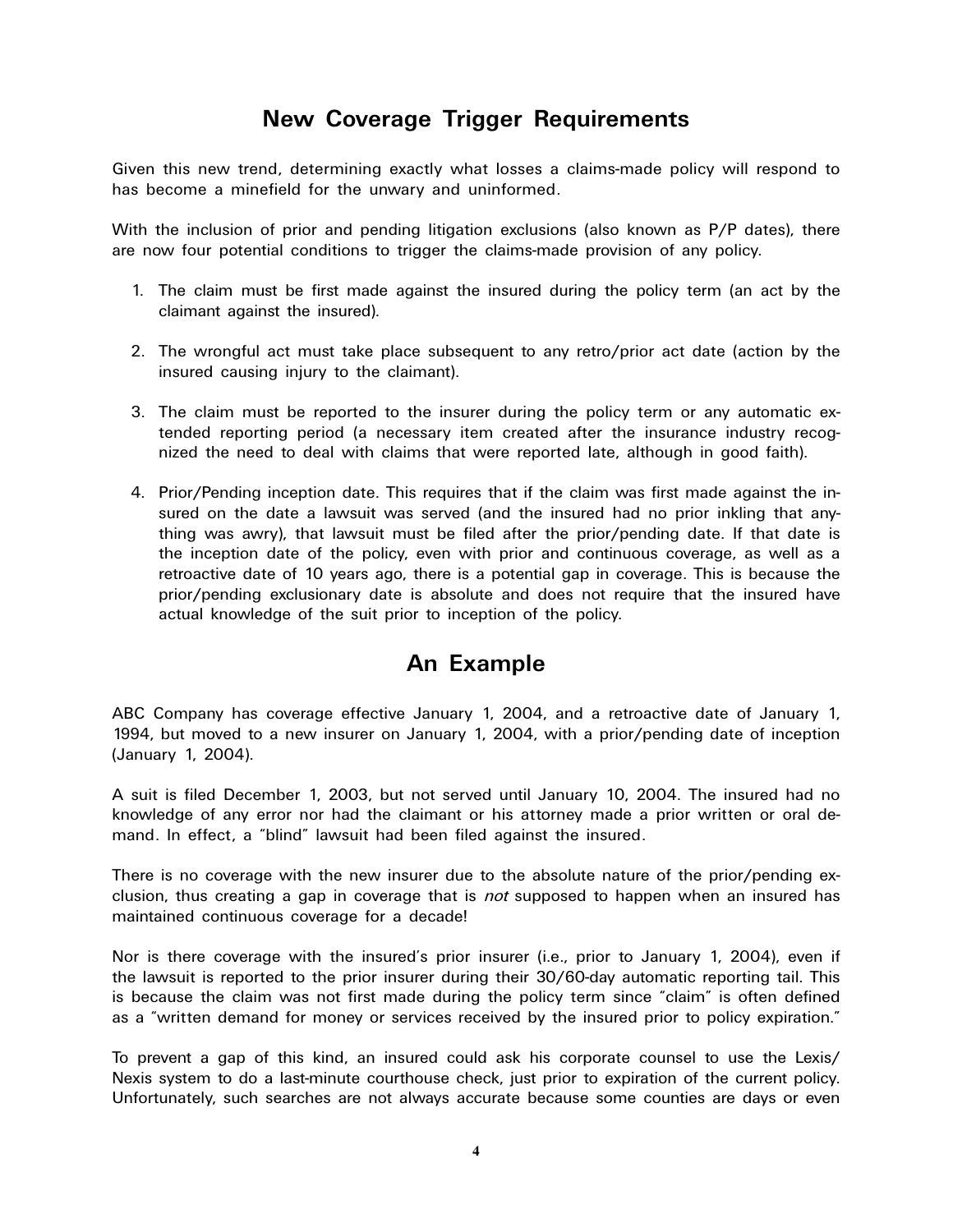weeks behind in updating their systems. In addition, the problem is even greater if the insured has a multistate lawsuit exposure.

# **Turning Back the Clock**

In 1975, the "prior act date" first appeared in professional liability policies. The rationale of rewarding an insured who bought continuous coverage quickly caught on and most insurers adopted this practice. Unfortunately, many would not "honor" the prior act date of another insurer. Those insurers seeking to sway insureds to move their coverage quickly found that was not going to happen unless they matched the expiring prior act date of the current insurer. Therefore, it did not take long for the industry to adopt the standard of honoring an expiring insurer's prior act date unless there was a compelling reason, such as poor loss history, to do otherwise.

Thirty years down the road, the question now is whether market demand will create the same situation with respect to prior/pending litigation dates. The answer is maybe and maybe not. The concept of a retro date, and the manner in which it limits coverage, is relatively simple to grasp, even for insurance industry neophytes. Coupled with the requirement that a claim be made against the insured during the policy term, these two provisions give rise to only two conditions to trigger coverage. Yet, understanding the "gap" created for an unknown or "blind" lawsuit is very subtle and only the most experienced practitioners would recognize the danger. This danger is magnified when some insurers are not even disclosing the prior/pending exclusion provision when quoting coverage for a prospective insured. It may be that only bad faith and declaratory lawsuits will force a change in industry practices, an expensive and disheartening series of events at best.

## **Consumer Expectations**

Many consumers have long had unrealistic expectations of what is or can be covered. Striking a balance between what the consumer wants and what the insurance industry is willing to deliver has never been easy. There have, however, been many successes. For example, when entity coverage was added to a private company D&O form in 1995, it spurred the industry to eventually provide entity coverage for privately held companies and sometimes for publicly traded companies when dealing with SEC-related claims.

Perhaps the same will occur here. The solution is simple. One possibility is to add the word "known" to the prior/pending language, an approach that is consistent with the insured's claim warranties provided within the application for coverage. The other potential solution is to backdate the prior/pending exclusionary date to one that makes sense, such as 1 year prior to the inception of the new policy. After all, how likely is it that an insured will have a claim made against it based on an unknown lawsuit filed more than 1 year from the date on which it is originally served?

# **The Potential "Backlash"**

Absent such changes, an insured could be "bare" or devoid of coverage, when, as in the example above, they have purchased coverage for 10 years, only to be without coverage because suit was filed weeks before the policy anniversary date and served soon thereafter. This